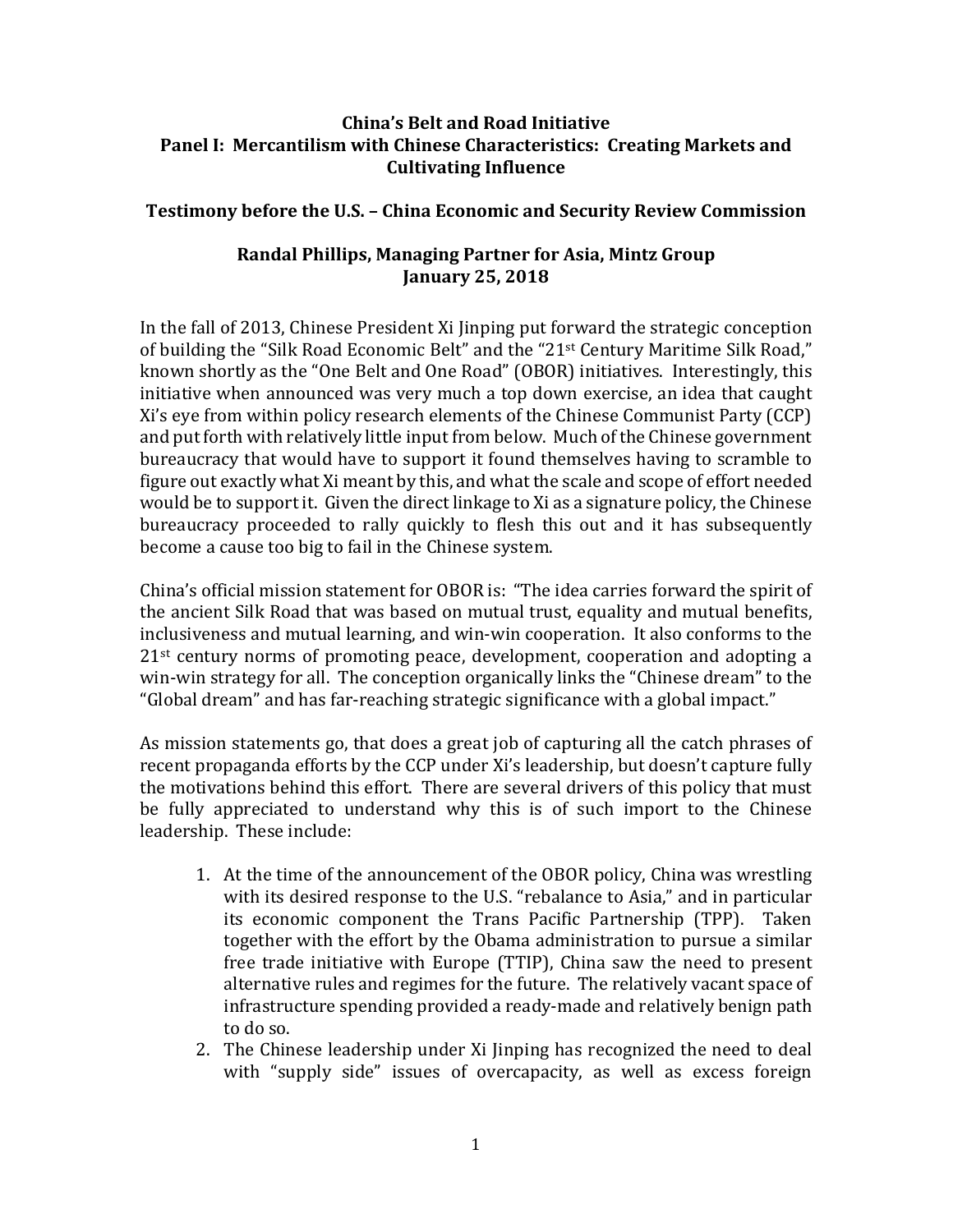exchange reserves, and an initiative such as this provides a channel to address these issues to China's benefit.

- 3. A central issue to Xi Jinping is the "rejuvenation of the Chinese nation," which essentially means having China play a much more active and central role in world affairs than that which had been pursued previously under Deng Xiaoping's dictum to hide capabilities and bide time. Xi sees OBOR as an ideal political and economic platform on which to boost China's international position and image, something greater in scope and ambition to the U.S. Marshall Plan after World War II and hard to oppose on the face of the policy given the infrastructure demand in the regions involved. The lack of specific target dates for completion of any initiatives also allows the Chinese leadership to declare success as it sees fit and not be bound to any hard deadlines.
- 4. The maritime "road" portion of the plan firmly plays to China's desire to build the infrastructure and capacity to diversify its energy supplies and reduce the risk of being "strangled" in the Straits of Malacca in a conflict situation. This matches concerns reflected in internal People's Liberation Army (PLA) planning documents dating back over a decade looking to promote energy transmission routes through Burma, potentially building a canal through the Carat Isthmus in Thailand, and ports in Pakistan, Sri Lanka and beyond.
- 5. It remains a high priority of the Chinese leadership to more fully develop the western regions of China, for economic as well as domestic stability reasons. This means that Xinjiang, Qinghai, Ningxia and Yunnan are likely to receive a disproportionate amount of funding and attention in the lifespan of this initiative, something certainly welcome to those regions but also a driver for major foreign and domestic investment decisions.
- 6. Finally, and perhaps most importantly, the ramifications of OBOR must be assessed together with China's massive industrial policy initiative "Made in China 2025." Launched in 2015, this policy seeks to make China the world leader in 10 critical categories of the economy that are on the cutting edge of 21st century industries. In that regard, China has launched the equivalent of 10 Manhattan Project-style initiatives to "gain the commanding heights" in these sectors, driving large scale investment decisions and setting clear market access restrictions. Just the scale of the effort, let alone the degree to which China is successful, will heavily influence world markets in key sectors and be a major player in China's economic relations worldwide.

As has been seen in increasingly glowing government and CCP pronouncements since November 2013, capped off by OBOR's enshrinement in the CCP Constitution at the 19th Party Congress in October 2017, this initiative is a centerpiece for Xi's economic and foreign policies and thus will receive the benefit of the entirety of the PRC's bureaucratic and corporate backing. It is too big to fail, and at least as long as Xi is around, it won't be allowed to fail. The front lines of support are provided by China's recently established Asian Infrastructure Investment Bank (AIIB), a thus far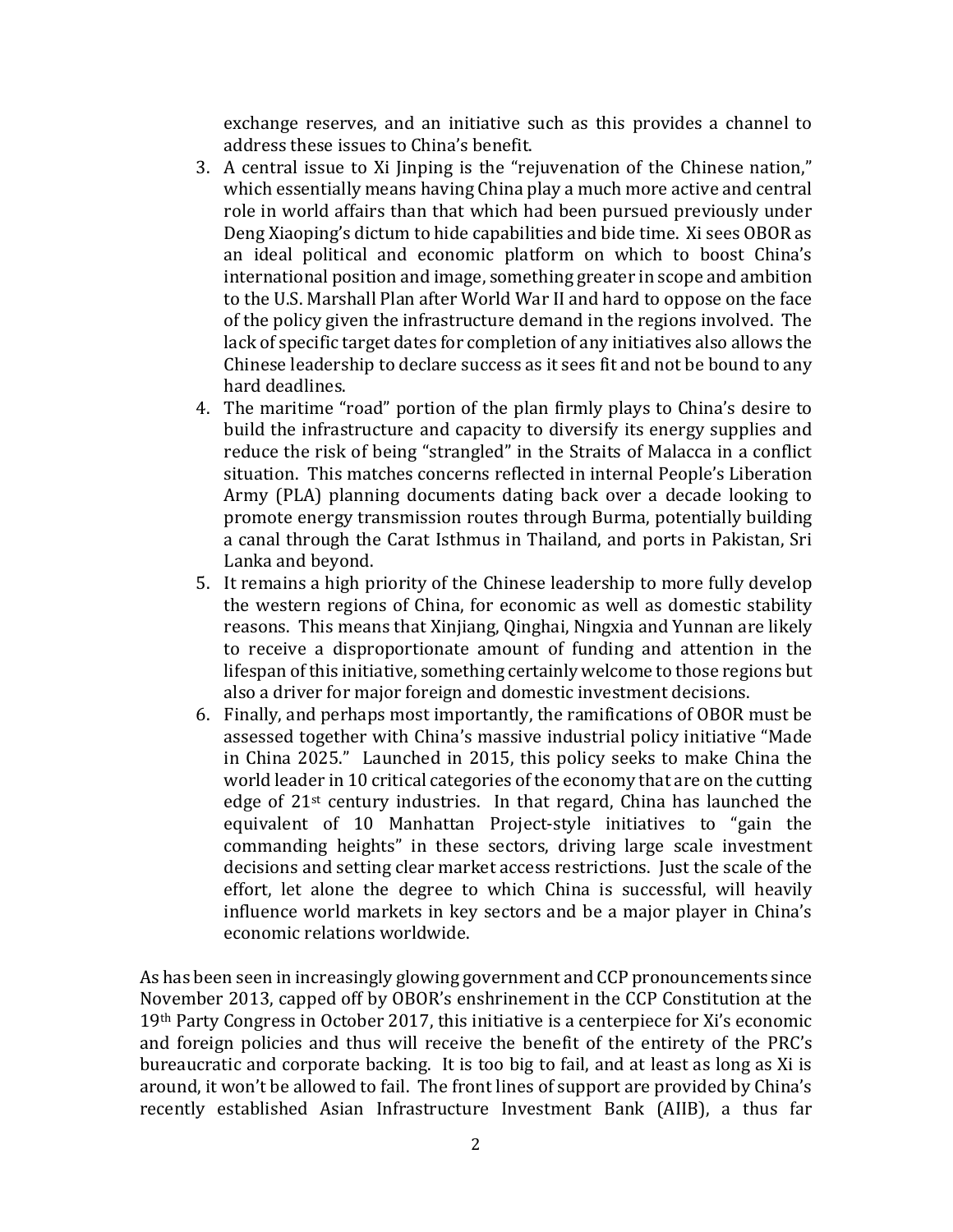seemingly well functioning new multilateral institution that serves as a showpiece for China's evolving pursuit of an alternative global construct. While up and running in relatively short order, however, the AIIB's importance in financing OBOR, at least thus far, is far outshone in terms of scope by China Development Bank (CDB) and China Export-Import Bank (China Ex-Im). It's precisely the central role of these institutions that is troubling to U.S. and other foreign officials – and companies seeking to get involved - given the very limited transparency in operations they provide, and the clear role they play in advancing China's economic interests. CDB and China Ex-Im are able to act above the fray in China's bureaucracy, and continue to effectively rebuff efforts by foreign governments and entities alike to gain insight into their compliance and decision-making processes.

One must tip their hat to the country that invented bureaucracy, as China has fully harnessed its government departments, domestic state-owned enterprises, and major "private" multinationals to all recognize the benefit (and essentially the necessity) to create their own OBOR policies as a priority and pursue it accordingly. Entities are falling all over themselves to declare their support for OBOR and create units within their respective organizations to drive projects labeled as dedicated to OBOR's success and show their fealty to this policy. It's not only politically correct, but good business. That mindset has transcended to most multinational corporations, including many U.S. firms, who also go out of their way to inform their PRC interlocutors – especially SOE's - that they, too, have created OBOR teams in their entities to help guide their approach to the PRC market and beyond.

As a recent analytical assessment produced by the Conference Board stated, OBOR is clearly an ambitious platform for China to try to soak up at least a good portion of its acute industrial overcapacity and support growth for distressed state industry. It is arguably China's most audacious effort yet to try to engineer growth, and reaffirms the grip and control China's government has over major assets in the economy, as well as the socioeconomic imperative to keep them producing. It also illustrates the leadership's lack of progress, at least thus far, in migrating growth drivers away from state-financed investment toward household consumption. Finally, OBOR represents an intervention and deployment of central government funds that flies in the face of the celebrated November 2013 CCP Third Plenum promise to let markets play a decisive role in China's economy going forward.

This past year has been pivotal in trying to assess what's real and what's hype with OBOR. Many corporate executives, trade diplomats and China watchers worldwide watched in awe – well-founded skepticism but yet awestruck – as Xi Jinping addressed the World Economic Forum in January 2017 extolling the virtues of globalization, openness, connectivity and a free and fair trading order. These were people well steeped in the effects of China's highly protectionist policies at home, thus finding it amazing that they were listening to Xi's anti-protectionist rhetoric abroad and wondering if the world had been turned on its head given the positive reception he received. This is magnified by the fact that the vast majority of US and European observers involved in the region believe that China under Xi has been closing, rather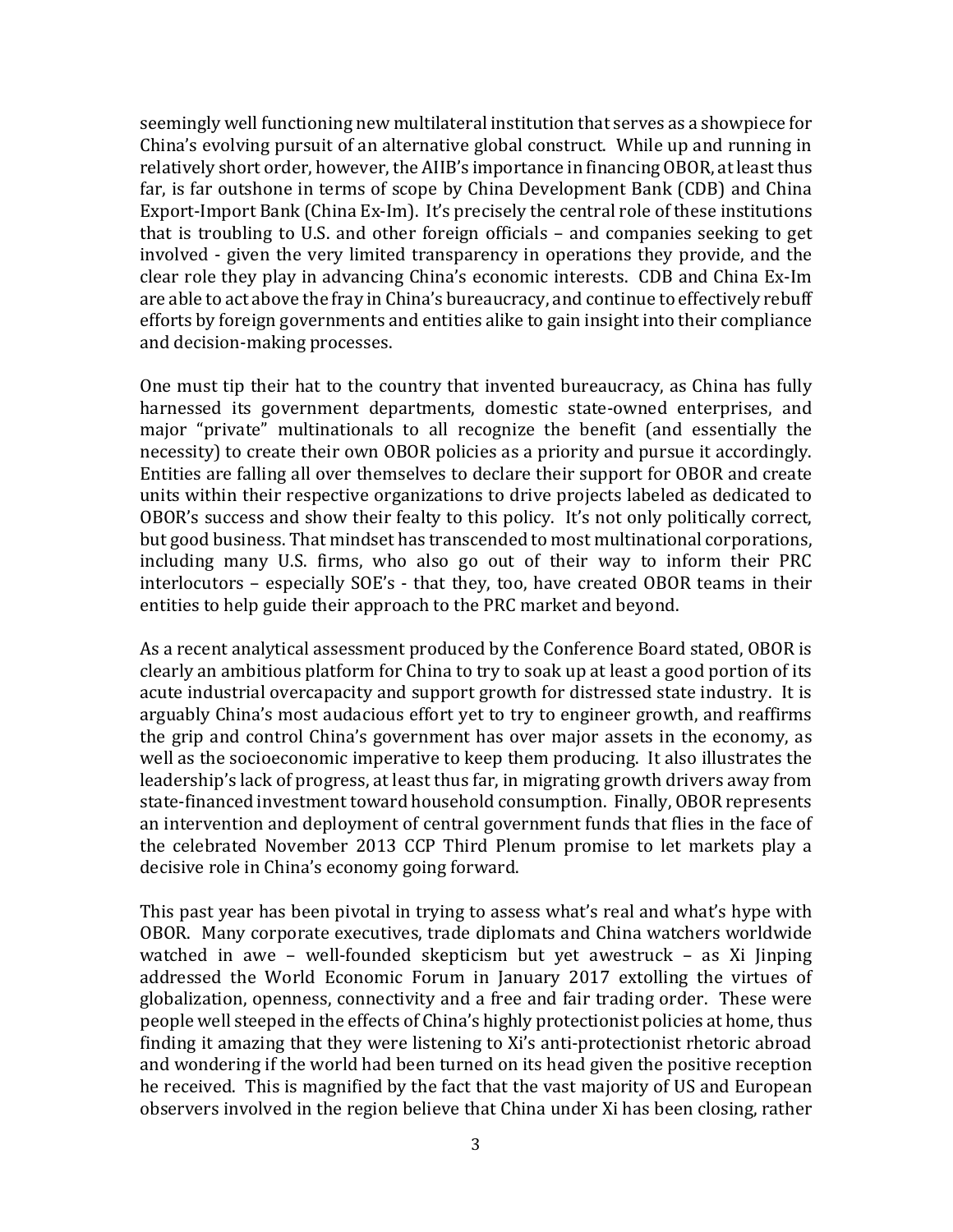than opening, doors to trade and investment, and accelerating on a path towards isolation, insulation, illiberalism and more government controls.

On the other hand, one must also look at the success China achieved with the May 2017 Belt and Road Forum on International Cooperation in Beijing, seeming to indicate that much of the global community may have a different, and more welcoming, perspective on China's vision and role in the world. The turnout speaks for itself – twenty-nine heads of state and several dozen other ministerial-level national delegations – all coming to Beijing on relatively short notice compared to the norms of international conference planning. Though the officially stated results and joint communiqué issued from the conference was not earth-shattering in significance, it would be hard to point to another gathering drawing such firepower in comparison to what Xi Jinping was able to draw to Beijing.

Somewhat akin to what U.S. presidential candidate Ross Perot famously stated in 1992 about the "giant sucking sound" of investment flows to Mexico should NAFTA pass, the enticement of RMB flows to recipient countries in the OBOR path is at least as real. While advanced economies have tended to focus on China's perceived desire to alter global norms, its paranoia about information and data flows, its lack of reciprocity in trade and investment policies, its internet firewall and increased obsession with national security – all understandable and legitimate concerns – the Belt and Road Forum attendees mostly from developing countries all demonstrated through their attendance that they are not overly concerned about any of these issues. This is music to the ears of Xi and the Chinese leadership, particularly as codified in the recent CCP 19th Party Congress official documentation that China should seek to be seen as a credible leader for  $21<sup>st</sup>$  century globalization. In this view China is essentially offering ups its blend of state capitalism, socialist market economy, authoritarian political control, and new multilateral institutions as a new path for countries to consider and the possible backbone of a new international order. Given that most of the OBOR interested nations are highly protectionist with state-led economies in their own right, this is not a hard sell for China.

The net effect of these views is that there is an effective dividing line between developed and developing nations in their outlook on OBOR. Essentially there is a battle between those concerned over changing China's behavior on an ample number of trade, investment and governance issues, and those relatively unfazed by this and instead focused on scrambling for the cash. China is betting on the latter side winning, and is being quite transparent in its position and confident in its ascendancy. There is every reason to believe based on the record of the past five years of Xi's leadership, the priorities he ensured were endorsed at the 19th Party Congress, and the very public pronouncements being issued to "grasp the historic opportunity," that China under Xi will not liberalize in the manner that most Western audiences had hoped or expected. The good news, at least to those who are worrying about China's perceived ambitions to change the global order, is that China's actions thus far point to a more regional rather than global scope. This is certainly true in Eurasia and parts of Africa. China has laid down a marker that it is the leading driver of developmental policy in